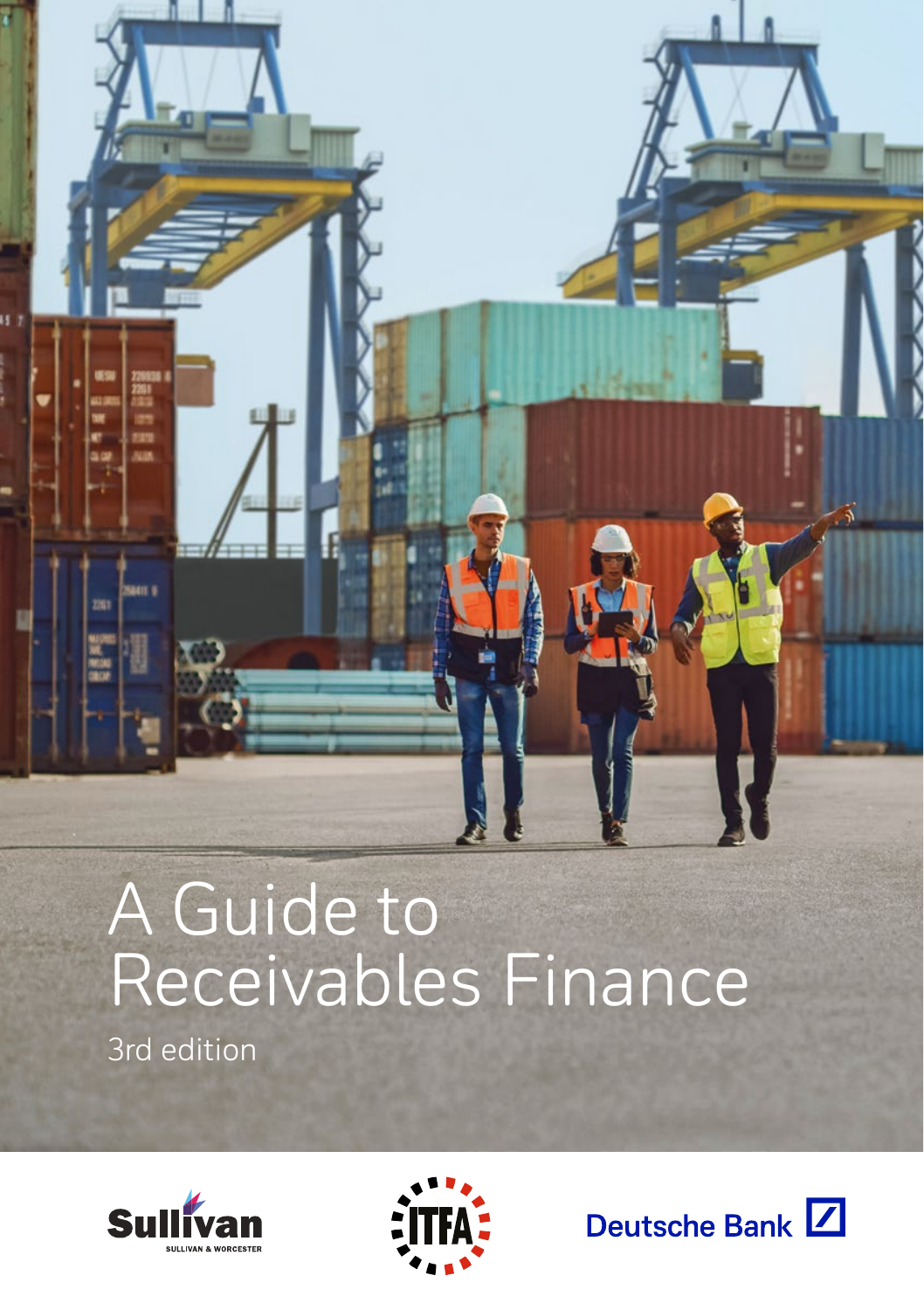# Trade receivables securitisations: Background to trade receivables securitisation

*By Adrian Katz, President, Finacity Corporation*

# 7A.1 Investible assets

Securitisation of various cash flow assets began in the 1980s. Trade receivables, while not the first asset class to be securitised, date back approximately 30 years. Trade receivables securitisations allow companies to raise capital by selling, on a revolving basis, a selection of receivables to a legally separate, bankruptcy-remote special purpose entity (SPE). The SPE, with the conveyance of the acquired receivables, can issue collateralised notes with the issuance proceeds flowing back to the original selling company. While comprehensive data as to the existing size of the trade receivables securitisation market is not available (much of the funding is done through individualised private transactions), existing outstanding securitisations amount to approximately USD80−100bn. Trade receivables from most industries and numerous geographies can be considered eligible for inclusion.

Transaction sizes generally range from USD50m to more than USD1bn. Larger transactions are often funded with multiple funding sources, a trend that accelerated after the Global Financial Crisis of 2008−9. While most transactions are funded in US dollars, depending on the pertinent invoicing countries and currencies, liabilities can also be denominated in euros, sterling, Mexican pesos or other currencies. Transactions can incorporate receivables originating from multiple countries and can involve both incountry and cross-border receivables. Sellers/issuers and/or obligors can be unrated or below investment grade, and yet as a consequence of the structuring process, the resulting securitisations can achieve investment grade ratings, thereby providing a positive credit arbitrage to the seller of the receivables.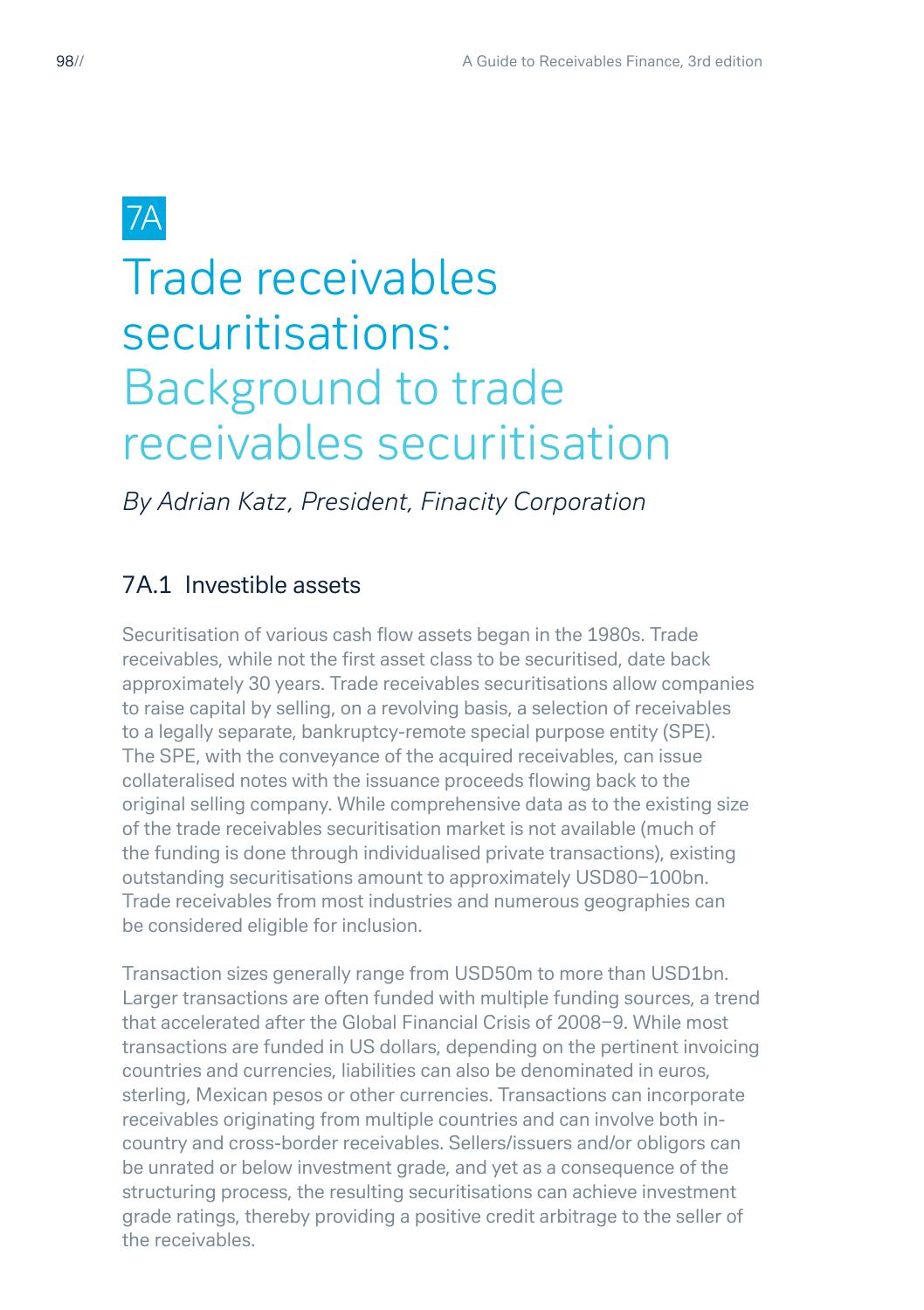# "In most cases, trade receivables securitisations are structured pursuant to at least investment-grade rating agency criteria"

Adrian Katz, President, Finacity Corporation

#### 7A.2 Issuers/sellers

Public companies with disclosed trade receivables securitisations include companies as diverse as Archer-Daniels-Midland, Kongsberg Automotive, Public Power Corp, Cushman & Wakefield, Navistar, Delta Air Lines, CEMEX and Bunge, among others. Numerous private companies have been issuers, such as Trafigura, Ineos, Styrolution and Green Network.

Securitisations can make sense in a variety of circumstances for issuers with the following primary drivers:

- 1. All-in-cost minimisation;
- 2. Proceeds maximisation;
- 3. Accounting sale treatment;
- 4. Risk mitigation; and
- 5. Funding diversification.

While securitisations are designed to separate the risks of the seller as much as possible from the performance of the receivables, it is typical for the issuers/sellers to continue to service the receivables. As such, funding availability and pricing is somewhat correlated to the credit quality of the issuer/seller. Increasingly, transactions on behalf of weaker credit issuers/sellers are incorporating the requirement for a back-up servicer to ameliorate any potential servicer risk.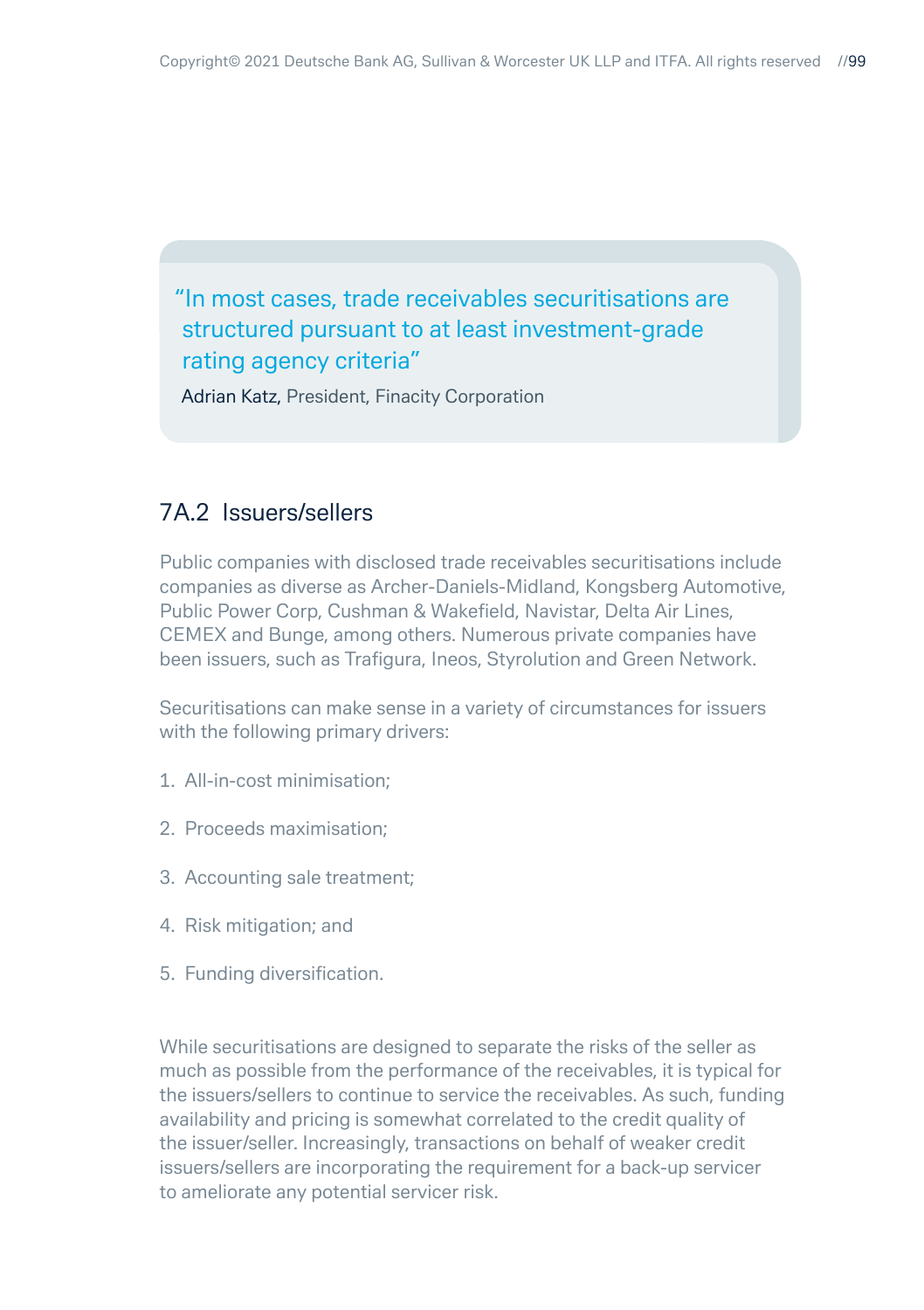#### 7A.3 Investors/financers

Securitisations can represent compelling assets for investors/financers for the following reasons:

- 1. The asset class typically performs very well with low loss experience (as demonstrated across numerous economic cycles, including the Global Financial Crisis);
- 2. Typical structural features allow for constant readjustment of reserve levels based on on-going monthly and even daily portfolio performance. Such dynamic protection has proven effective over a variety of economic environments;
- 3. Available yields relative to comparable risks are often attractive. This is especially compelling given the typically short duration of trade receivables;
- 4. For financers motivated to serve weaker credit customers, trade receivables securitisations can represent a more secure way of extending credit. These facilities help separate the credit risk of the seller/issuer from the securitisations. If structured properly, historical performance shows that a funding source should recover all of its investment, even in the event of a bankruptcy of the seller/issuer; and
- 5. For regulated institutions, the usually high implied or explicit credit ratings can result in the allocation of less regulatory capital than equivalent sized loans.

# 7A.4 Banks

In most cases, trade receivables securitisations are structured pursuant to at least investment-grade rating agency criteria ('A' rating criteria is probably the most commonly applied). Funding is typically provided by bank-sponsored commercial paper conduits, bank balance sheets, or traditional capital markets investors (e.g. pension funds, insurance companies, and fixed income asset managers).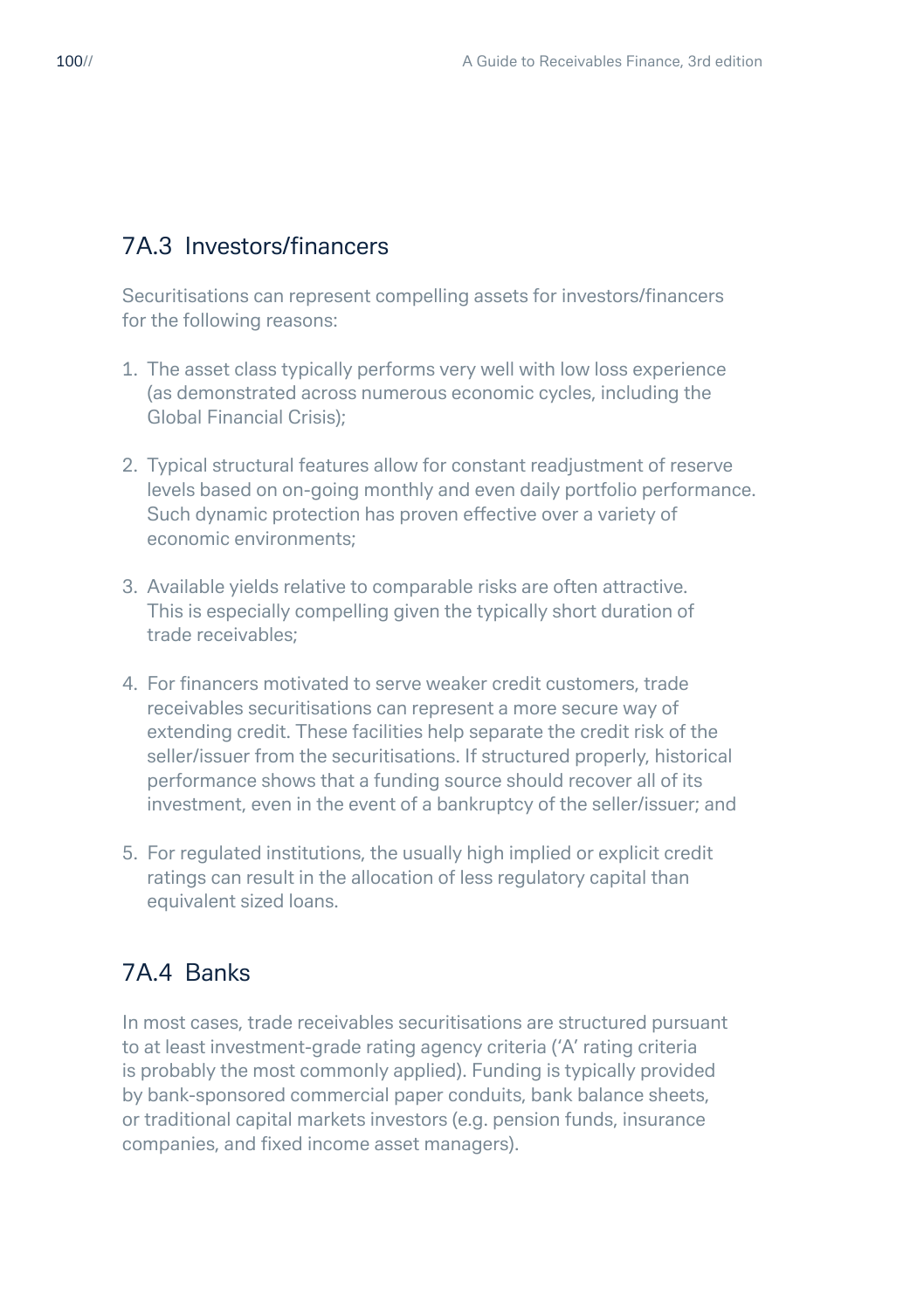#### 7A.4.1 ABCP conduits

Bank-sponsored commercial paper conduits mostly finance their activities through the issuance of asset-backed commercial paper (ABCP). In most cases, the bank sponsor provides credit and liquidity enhancement through a letter of credit (LC). While LCs are rarely invoked, the Global Financial Crisis proved to be a sufficiently adverse economic environment that ABCP investors were well served through the explicit credit protection of LCs. ABCP conduits are usually rated issuing vehicles and as such must pay attention to rating agency criteria when trade receivables securitisations are structured and added to their asset pool.

While an explicit rating is not necessarily required for each incremental securitisation, a re-affirmation from rating agencies of the conduit's rating is usually necessary. It is estimated that trade receivables securitisations represent more than 20% of the assets funded by ABCP conduits. Trade receivables are usually a desired asset class for ABCP conduits due to the inherently short duration of the assets and the past strong historic performance of these assets, especially when compared with consumer assets that severely underperformed during the Great Recession of 2007–09.

#### 7A.4.2 Balance sheet

In recent years, several banks that used to sponsor ABCP conduits have unwound such vehicles and instead fund trade receivables securitisations on their balance sheets. Even some banks that sponsor ABCP conduits sometimes choose to use their balance sheets for certain types of transactions. To the extent that a bank is utilising its balance sheet, it may adhere to typical rating criteria, but it also has more latitude to apply its own in-house credit disciplines and flexibilities.

| $\mathcal{L} = \mathcal{L}$<br>1.7 <sub>1</sub><br>890<br>115<br>6789<br>2345<br>234<br>67<br>899<br>5678<br>978<br>908 |              | 1155                 |
|-------------------------------------------------------------------------------------------------------------------------|--------------|----------------------|
| 335<br>234<br>355<br>6789<br>2678<br>886<br>789<br>652<br>550<br>62<br>623<br>6522                                      | 457<br>234   |                      |
| 655<br>8960<br>$-588$<br>688<br>$\mathcal{F}$<br>3759<br>545<br>3648<br>489<br>5511<br>552<br>926                       | 188          |                      |
| 5552<br>321<br>851<br>$5 - 4$<br>4598<br>233<br>564<br>$0.5 - 1$<br>321<br>9023                                         | 678<br>1558  |                      |
| 351<br>8734<br>789<br>3134<br>283<br>322<br>472<br>5693<br>1112<br>322                                                  | 330          | ۰.                   |
| 2,3,3<br>だりつ<br>1115<br>355<br>3,338<br>Sides<br>633<br>9998<br>0.5                                                     | 20000        | フォ                   |
| 68.55<br>$\mathcal{L} \propto$<br>8811<br>司石石<br>まそう<br>2225<br>$-1200$<br>发送<br>$C = 1$                                | 399<br>40.00 | 2.3.                 |
| $e$ <i>h</i> h e<br>とうりゃ<br>作者会<br><b>PLONE</b><br><b>PERCIFIC</b><br><b>COLOR</b><br><b>Carl Cold Carl</b>             | 2 mg         | めりり<br><b>Little</b> |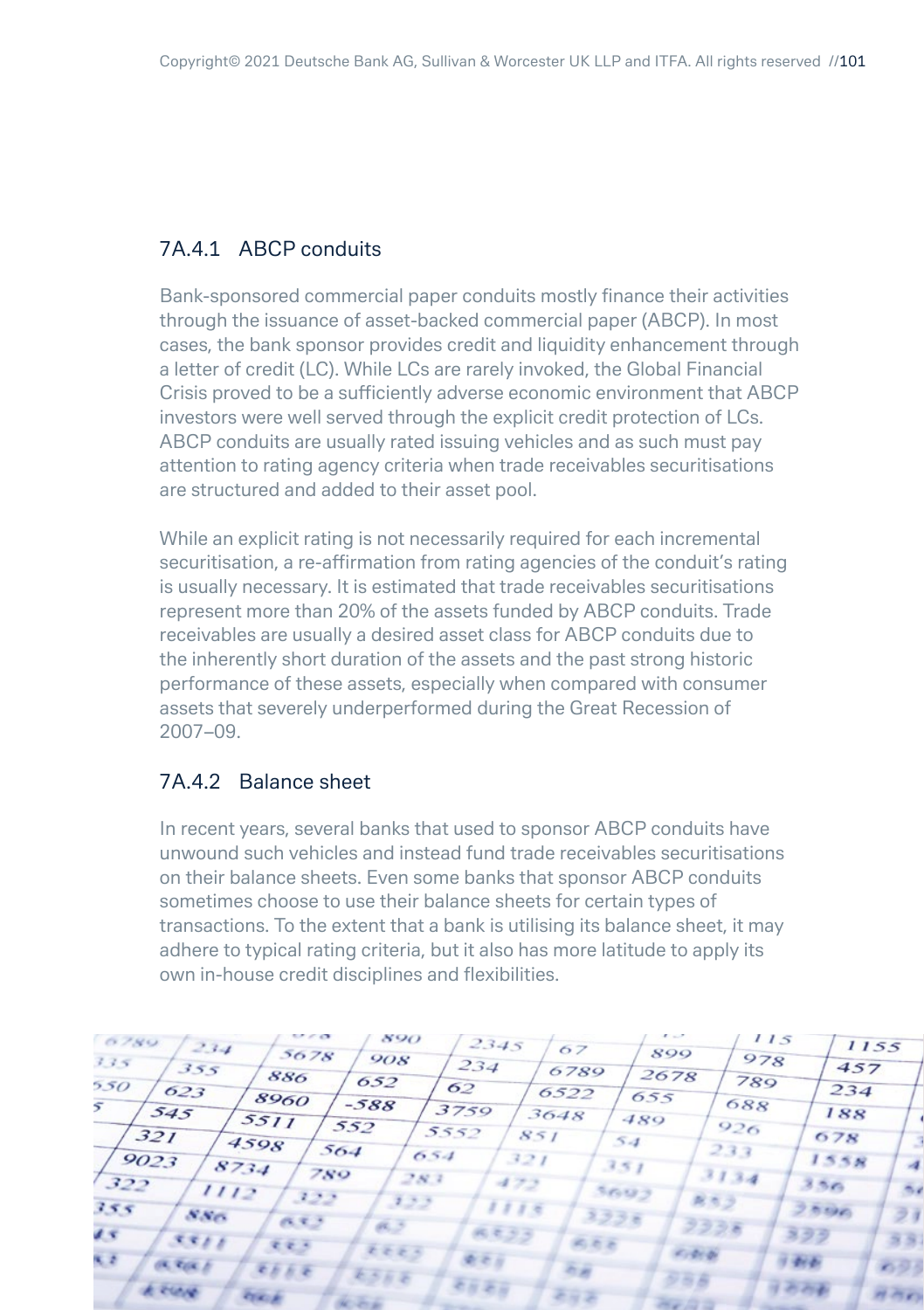An example of a typical variance might be with respect to how excess obligor concentrations are facilitated. Bank balance sheet funded deals are capable of providing greater accommodation of large obligor concentrations, depending on a bank's credit analysis of a specific obligor risk. An important difference between ABCP conduit financing and bank balance sheet financing is the funding index. Commercial paper (CP) is the benchmark for ABCP conduits and typically LIBOR has been used for bank balance sheet facilities, although this is changing as banks transition to risk-free rates in the run-up to the phasing out of LIBOR.<sup>16</sup> ABCP rates have generally tracked LIBOR fairly closely, except during the Global Financial Crisis when CP rates spiked above LIBOR. However, it subsequently came to light that LIBOR was manipulated during this period; therefore, barring any future manipulation, ABCP and risk-free rates should track closely to one another.

#### 7A.5 Capital markets investors

In emerging markets, due to less developed bank credit offerings and an absence of ABCP conduits, most trade receivables securitisations are funded in the capital markets. Some capital markets issuances of trade receivables securitisations have been successfully undertaken in the developed markets, but these are relatively infrequent. Given the overall regulatory capital pressures on banks, an increase in capital markets issuances is likely to ensue. This would serve to attract new sources of capital to the sector and reduce pressure on banks to serve as the primary source of trade financing.

Capital markets structures differ from bank or ABCP conduit facilities. Typically, capital markets investors cannot accommodate variable funding amounts, and therefore these deals usually involve a fixed size issuance amount that remains outstanding at a constant level during the revolving period. Bank balance sheet and ABCP conduit deals usually have a maximum commitment size but provide the seller/issuer flexibility to increase or decrease the finance amount over time. The concept of a utilised interest spread and an unused fee are common in such deals, whereas the capital markets placements usually only have a utilised interest spread. Another difference pertains to tenor. The typical capital markets trade receivables securitisations have longer terms, up to five years, whereas most bank financed facilities involve some type of annual renewal.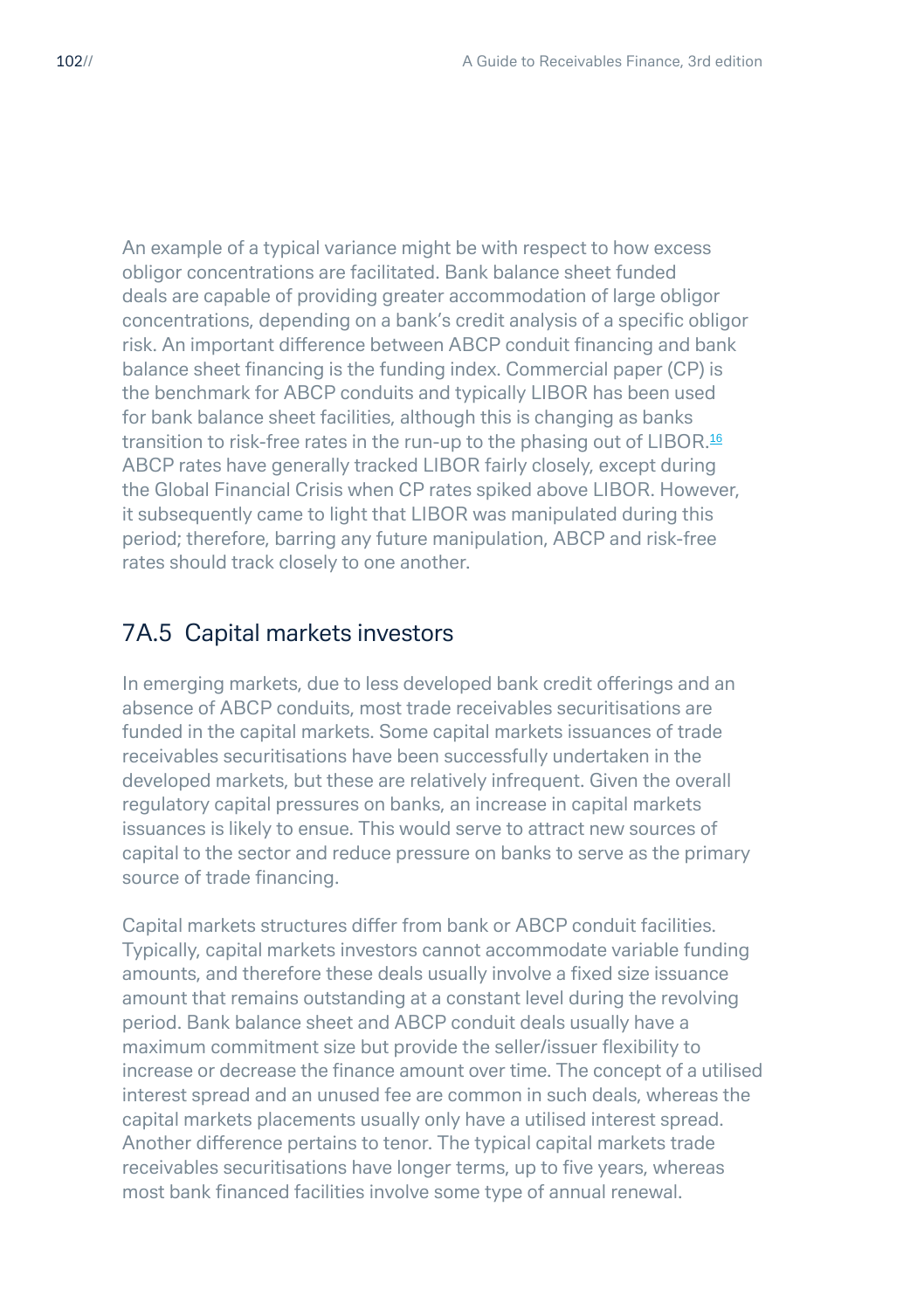# 7A.6 Risk mitigation

While trade receivables, as an asset class generally perform well under various scenarios, impairments due to a variety of operational and credit characteristics are inherent. The reason why trade receivables securitisations can achieve higher ratings than the sellers/issuers and/or obligors is that the typical structures involve credit enhancements.

#### 7A.6.1 Reserves

The most common type of credit enhancement is in the form of overcollateralisation, through the set aside of appropriate structural reserves. The typical reserve maths is somewhat complicated, but the primary components are based on the characteristics of trade receivables and follow a logical methodology.

#### 7A.6.2 Loss

In a diverse portfolio of obligors, it is likely that some will experience credit stress and slow payment, or even failure to pay due to obligor default. Based on receivables ageing history, tracked and updated monthly, typical structures involve a reserve calculation to accommodate for the adverse consequences of slow pay or no pay receivables. As a simplified example of what is often applied, Standard & Poor's (S&P) 'A' rated criteria would suggest a reserve for credit losses of double the recent peak moving average loss experience (defined as a certain ageing window, e.g. 91–120 days past due plus actual insolvencies).

#### 7A.6.3 Dilution

Dilution occurs when receivables are impaired for reasons other than an obligor's ability to pay. Some common causes of dilution include product defects, erroneous billing, commercial disagreements and volume discounts. While dilution impairments are typically addressed through recourse to the seller, investors/lenders need to be appropriately protected from any unanticipated dilution impairments and a dilution reserve is typically incorporated into the transactions. To simplify and provide an example, S&P 'A' rated criteria would typically suggest a reserve for dilution of somewhat more than double the recent peak moving average dilution experience.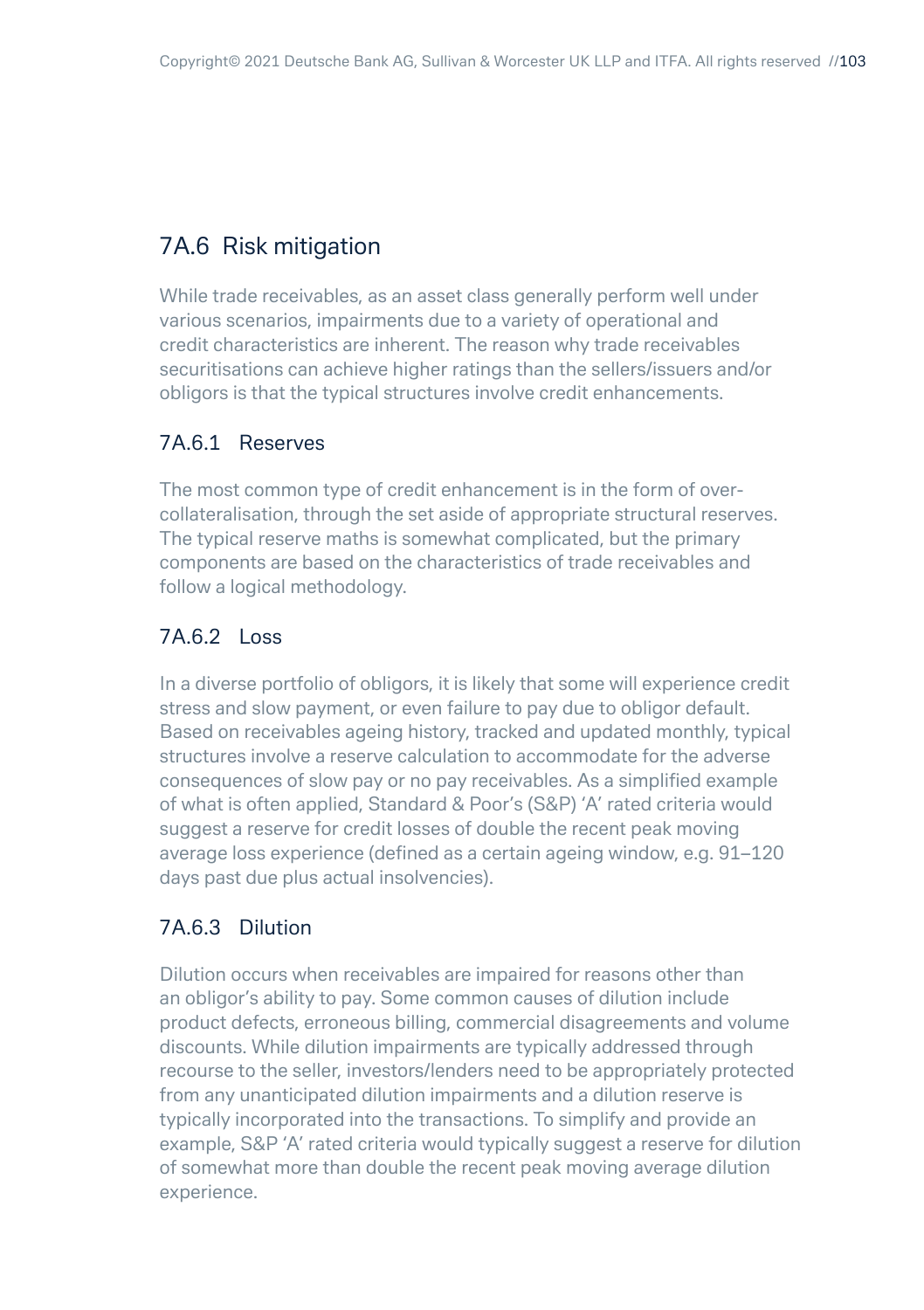#### 7A.6.4 Yield/fee

Another reason to set aside a reserve is that trade receivables are not interest earning assets (any stated interest charge is generally viewed merely as a collection device), whereas securitisations involve interest paying liabilities. To accommodate the time value of money, trade receivables are essentially purchased at a discount (much like a US treasury bill is discounted) and the discount is intended to cover whatever yield and fees are payable in the securitisation. Relative to the credit loss and dilution reserves, especially in a low interest rate environment, the yield and fee reserves are generally quite small.

#### 7A.6.5 Concentration risk

In order for trade receivables securitisations to benefit from obligor diversification, it is necessary to track and limit certain obligor concentration risks. Depending on the credit quality of each obligor, concentration limits will apply to a lesser or greater extent. For an S&P 'A' rated structure, it is common for there to be a minimum reserve level, equal to at least four times the obligor concentration limit for obligors that are either unrated or rated below investment grade.

#### 7A.6.6 Trade credit insurance

Depending on the specific objectives of a seller/issuer and the potential requirements of a financer/investor, the incorporation of trade credit insurance might prove advantageous to a trade receivables securitisation structure. See *Chapter 4: The role of credit insurance in receivables financing*. Here are some of the most common motivating circumstances:

- 1. Involve transactions in which there are high obligor concentrations which would result in significant excess concentrations without the enhancement delivered through trade credit insurance;
- 2. Involve transactions in which country risks are considered an impediment (e.g. if the obligors are located in countries that are not investment grade); and
- 3. If a seller/issuer is trying to achieve the level of risk transfer necessary for IFRS de-recognition.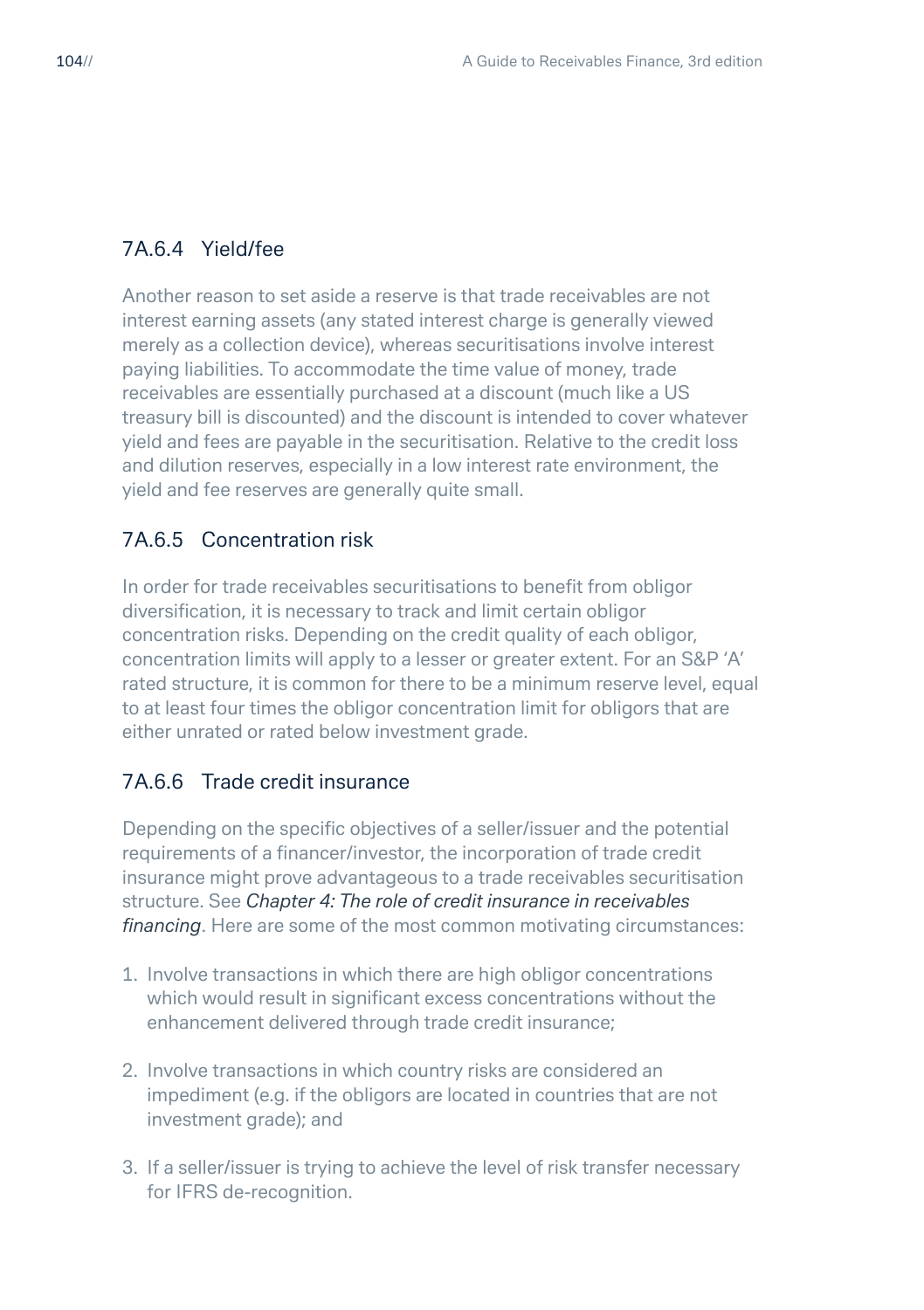"The incorporation of trade credit insurance might prove advantageous to a trade receivables securitisation"

Adrian Katz, President, Finacity Corporation

Insurance constructs can vary from more traditional co-insurance (i.e. pari passu), to senior/subordinated arrangements with large deductibles, to 100% insured with small deductibles, depending on the motivations and constraints of either the seller/issuer and/or investor/financer.

#### 7A.6.7 Representations and warranties

While trade receivables securitisations are intentionally structured so as to have no credit recourse back to the seller, the seller is usually required to make representations and warranties with respect to the receivables being sold. The primary risks addressed by such representations and warranties pertain to fraud, misrepresentation and dilution. While reserves are set aside to cover dilution risk, the seller is expected to cure any dilution event as it arises.

#### 7A.6.8 Monitoring and reporting

Since trade receivables are typically short duration assets with many nuanced and rapidly changing performance attributes, the timely administration and reporting of these assets to investors/financers is critical to a successful trade receivables securitisation. Many would argue that the Global Financial Crisis was in no small part precipitated by a lack of transparency for investors/financers in securitisations. As a consequence, in recent years there have been increasing requirements for detailed reporting (often as frequent as daily). Such reports would generally track the receipts of cash from previously purchased receivables, provide details of the new receivables for conveyance, apply eligibility criteria and concentration limits, calculate appropriate reserves, adjust for currency risks as applicable, provide remittance instructions, etc. Monitoring and reporting by an appropriately experienced third-party can strengthen investor/financer confidence.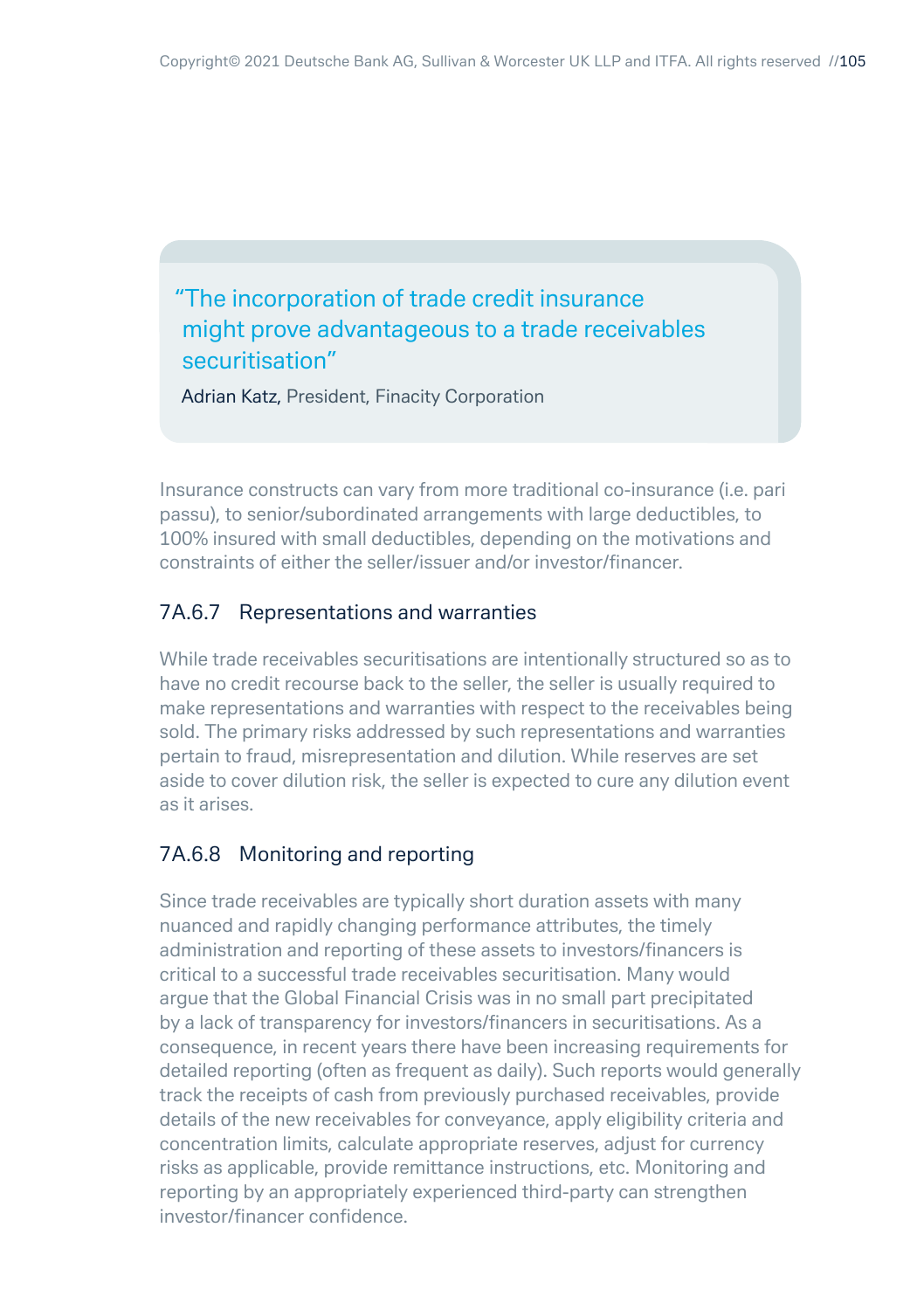# 7A.7 Legal and regulatory

## 7A.7.1 Legal

Since securitisations are predicated on a first-step conveyance of the assets from the originator, usually to a bankruptcy-remote SPE, it is crucial that a so-called true sale opinion of counsel be provided. The second step usually involves some type of sale or issuance from the SPE to a funding source. A key element of a successful trade receivables securitisation is the separation of the receivables from the seller such that, in the event of a bankruptcy of the seller, the receivables are not somehow clawed back into the bankruptcy proceedings. A funding source does not want to become a creditor, but would rather simply be the beneficiary of an orderly selfliquidation of the funding facility, with repayment resulting from the trade receivables cash flows.

#### 7A.7.2 Accounting

Accounting treatment of trade receivables securitisations varies by applicable accounting regime, and the choice of structural features incorporated, to facilitate a desired financial statement impact.

# 7A.7.3 GAAP

In the US, transactions are usually subject to GAAP. The primarily applicable accounting pronouncement is FASB Accounting Standards Codification Topic 860. To the extent that a company would like to achieve GAAP sale treatment, it is necessary for the trade receivables to be sold in both the first step (conveyance from the seller to the SPE) and second step (conveyance from the SPE to the funding source) to comply with the change of control requirements. Such structures typically involve payment consideration in the form of cash payments up front and deferred cash payments. The source of deferred cash payments is solely dependent on the collateral. Application of ASU 2016−15, starting in 2018, introduced a generally unwelcome complication for companies with existing offbalance sheet securitisations via the deferred cash payment structure. Per ASU 2016−15, the deferred cash payments, resulting from the retained subordinate interest, are required to be reported as cash flow from investments, not operating cash flow.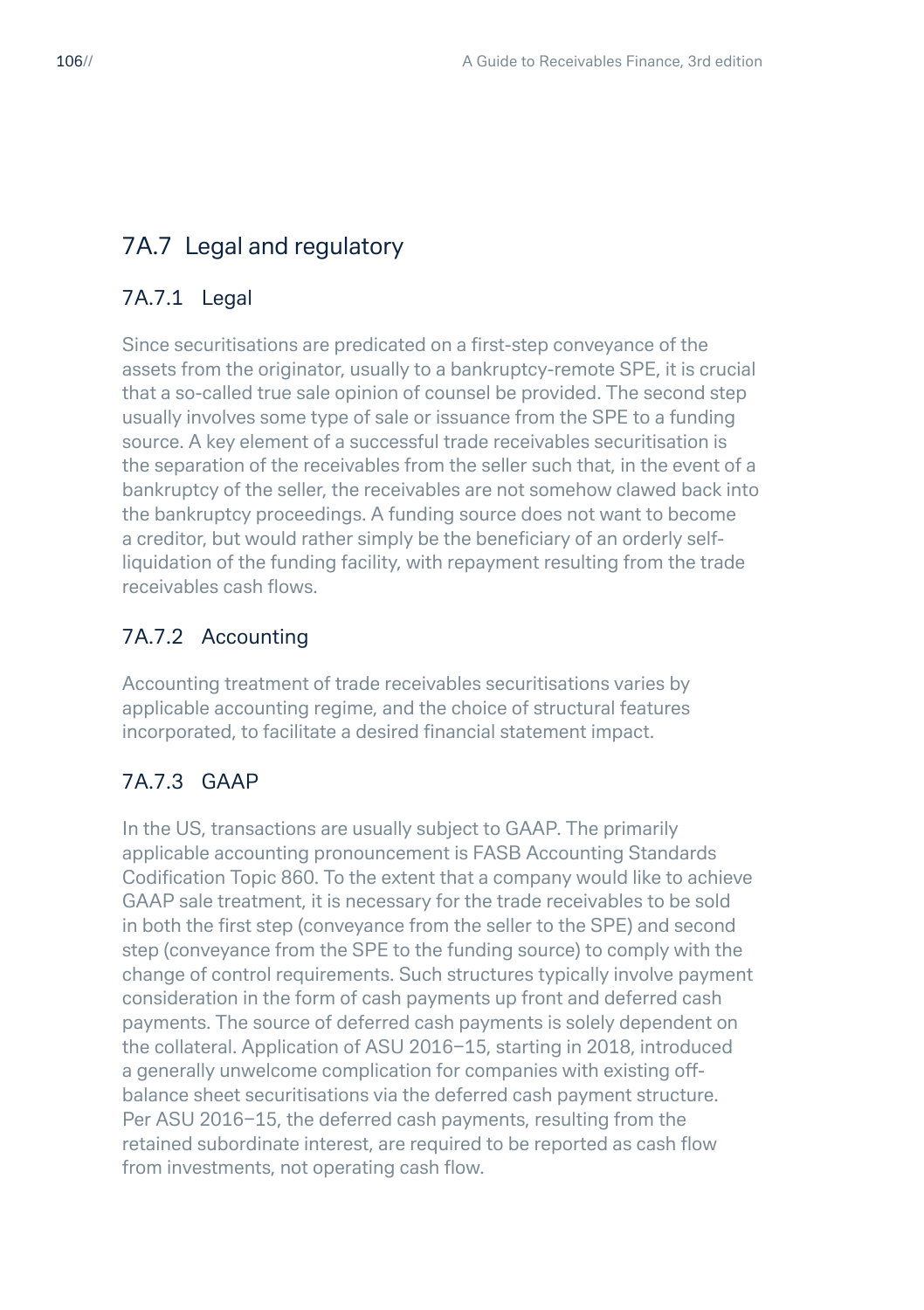Alternative structures to avoid ASU 2016−15 have emerged. While GAAP does permit the seller to continue to service the trade receivables, the seller is not permitted any other control or involvement in the assets. In the absence of intentioned steps to achieve GAAP sale treatment, the typical default accounting treatment is for the trade receivables to remain on balance sheet. It is important for a seller to involve its auditors throughout the structuring and documentation process, to make sure that the desired accounting treatment is achieved.

#### 7A.7.4 IFRS

In most countries other than the US, IFRS has increasingly become the applied accounting regime. It is generally considered more difficult to achieve off-balance-sheet treatment (de-recognition) under IFRS. The primary accounting rules that apply are IFRS 9 (de-recognition) $12$ and IFRS 10 (de-consolidation).<sup>18</sup> The pertinent minimum threshold for achieving IFRS de-recognition is for the seller entering into a securitisation structure to not substantially retain the volatility of risk and to forfeit control. There is no clear definition of what constitutes 'substantial', nor is there clarity on the frequency of reassessment of the extent of risk transfer. Modelling algorithms have been developed and multi-tranche structures have been successfully implemented that have achieved IFRS de-recognition. Broadly, structures may involve the sale of a second loss tranche and/or trade credit insurance, to address the requirement to substantially transfer the volatility of risk. In the absence of intentioned structuring, trade receivables securitisations would be considered on balance sheet under IFRS. For off-balance-sheet treatment, it is critical for a seller to involve its auditors throughout the process to confirm that a structure complies with IFRS requirements.